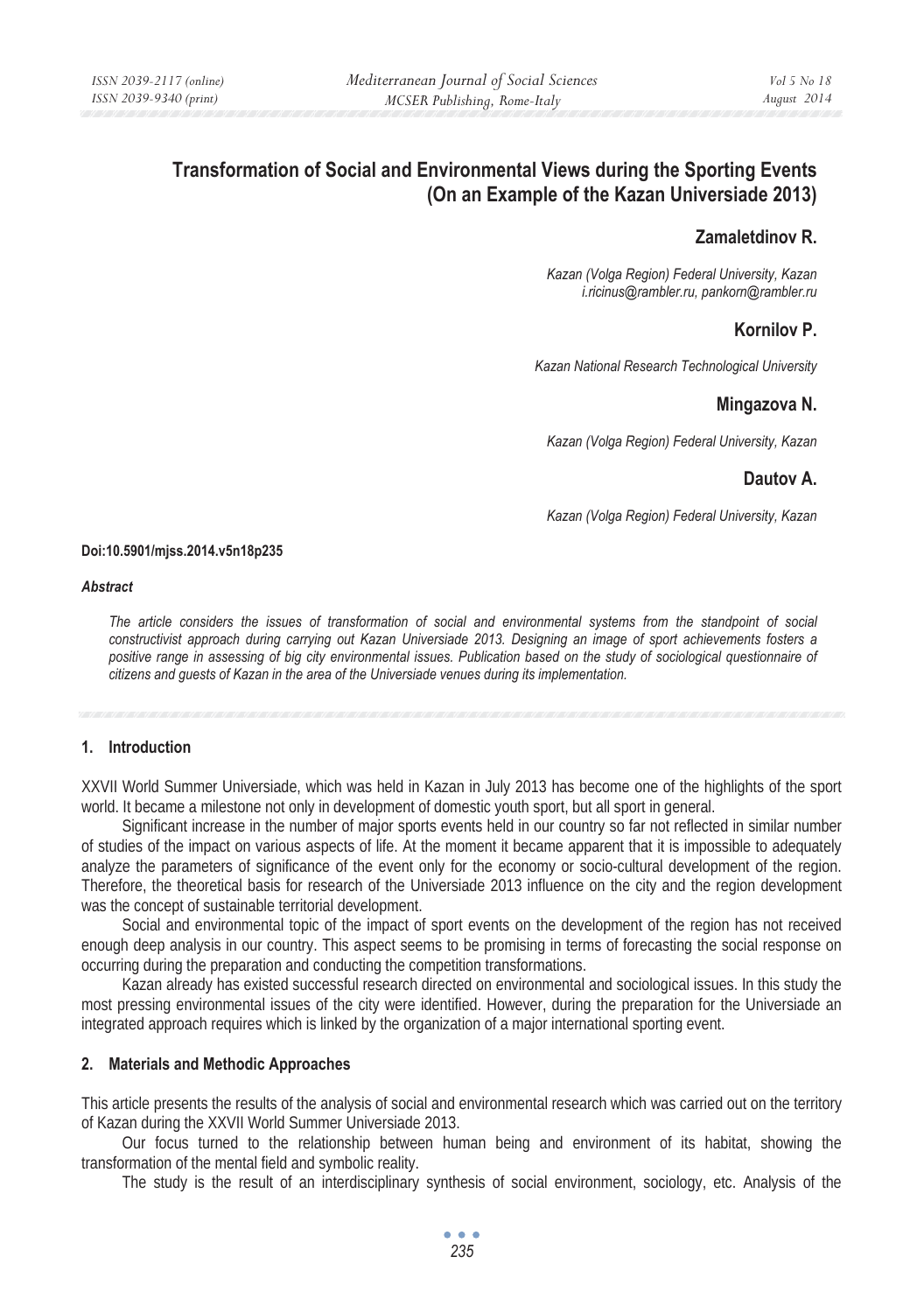| ISSN 2039-2117 (online) | Mediterranean Journal of Social Sciences | Vol 5 No 18 |
|-------------------------|------------------------------------------|-------------|
| ISSN 2039-9340 (print)  | MCSER Publishing, Rome-Italy             | August 2014 |

processes of designing has been made from the standpoint of contextual constructivist approach. Interdisciplinary synthesis will be implemented on the basis of methodology of sociological and mental research and design 1. The constructionist approach to investigation of social issues showed the most clear and consistent subjectively position. The main ideas of this approach were formulated by Malcolm Spector and John Kitsyuzom in 19702. Since that time debate about the appropriate degree of subjectivity in this area flashed among adherents of constructivist approach.

Radical constructionist approach actually rejects any objective basis in carrying out. This point has undergone a serious and quite reasonable criticism. At first John Serls<sup>3</sup> addressed with this point, and later Joel Best<sup>4</sup> wrote his work about the limitations of rigorous constructivist approach.

The contextual approach to the design allows the existence of more objective conditions, which can serve as the background and a starting point of reference for the study. For example, sociological and mental reality of the Universiade and the use of various environmental measurements and surveys presented us itself as a kind of context in our study. The key approach of collecting material for the study was an anonymous questionnaire.

The aim of our study was to investigate the construction of environmental attitudes and perceptions during carrying out such major sporting events as well as analysis of the defining factors of process. The material for this study was a survey in which 1671 respondents participated during the the duration of the Universiade.

The survey was conducted in the vicinity of 14 competition venues during the Universiade competitions. Respondents were asked about the state of the environment of the city of Kazan, its dynamics, especially regard for the Universiade. Basic theoretical and methodological approaches have become the concept of social environment, mentology and constructivist approach<sup>5,6,7,8,9</sup>. The main emphasis was placed on environmentalism as a trend associated with the construction of environmental culture and attitudes of mass consciousness.

Each questionnaire included 10 questions:

- 1. What effect of organization and conduction of the Universiade 2013 on environmental condition Kazanka river?
- 2. How do you think whether the environmental condition of Kazanka river enough for requirements of the Kazan Universiade 2013?
- 3. What effect on the ecological condition of the lake Middle Kaban has occurred during the process of organizing and carrying out the Universiade 2013?
- 4. How do you think whether the environmental condition of lake Middle Kaban enough for requirements of the Kazan Universiade 2013?
- 5. What effect of organization and conduction of the Universiade 2013 on the quality of drinking water?
- 6. How do you think, whether the quality of drinking water changed in Kazan over the last 5 years?
- 7. What effect of organization and conduction of the Universiade 2013 on air quality?
- 8. How do you think, whether the air quality changed in Kazan over the last 5 years?
- 9. What effect of organization and conduction of the Universiade 2013 on landscaping in Kazan?

10. How do you think, whether the landscaping changed in Kazan over the last 5 years?

For questions 1, 3, 5, 7 and 9, the following response options were offered: neutral, positive, negative, adverse, hard to answer. For questions 2, 4, 6, 8 and 10 the following response options were offered: enough, not enough, hard to answer.

*controversies: issues in social problems theory / Ed. by G. Miller, J. A. Holstein. Hawthorne, NY: Aldine de Gruyter, 1993. P. 109-127.* 

*5 Petulla J. American environmentalism: Values, tactics, priorities. –L., 1980.* 

*<sup>1</sup> Kornilov P.A. Gender construction in war images in mass sociocultural communication // The Family in the Modern World / Materials of*  International scientic conference (Helsinki, April, 30, 2011). - Helsinki, 2011. – 318 p. – P. 118-123.<br><sup>2</sup> Spector M., Kitsuse J.I. Constructing Social Problems, Menlo Park, 1977.<br><sup>3</sup> Searle, John. The Construction of Soc

*<sup>6</sup> Adoni, H. Media and the social construction of reality: (Toward an integration of theory and research) / H. Adoni, Sh/ Mane // Communication research. – 1984. – Vol.11 – ʋ 3.* 

*<sup>7</sup> Berger, P. L., Luckmann, T. The Social Construction of Reality. A Treatise on sociology of Knowledge. 1966.* 

*<sup>8</sup> Champagne, P. La construction mediatique des «malaises sociaux» / P. Champagne // Actes de la recherche en sciences socials. – 1991. – ʋ 9. – P. 64-75.* 

*<sup>9</sup> Cook, F. Media and agenda setting: effects on the public, interest group leaders, policy makers, and policy / T. Tyler., G. Edward, M. Gordon, D. Protess, D. Leff, H. Molotch // The public opinion quarterly. – 1983. – Vol. 47. – ʋ 1.*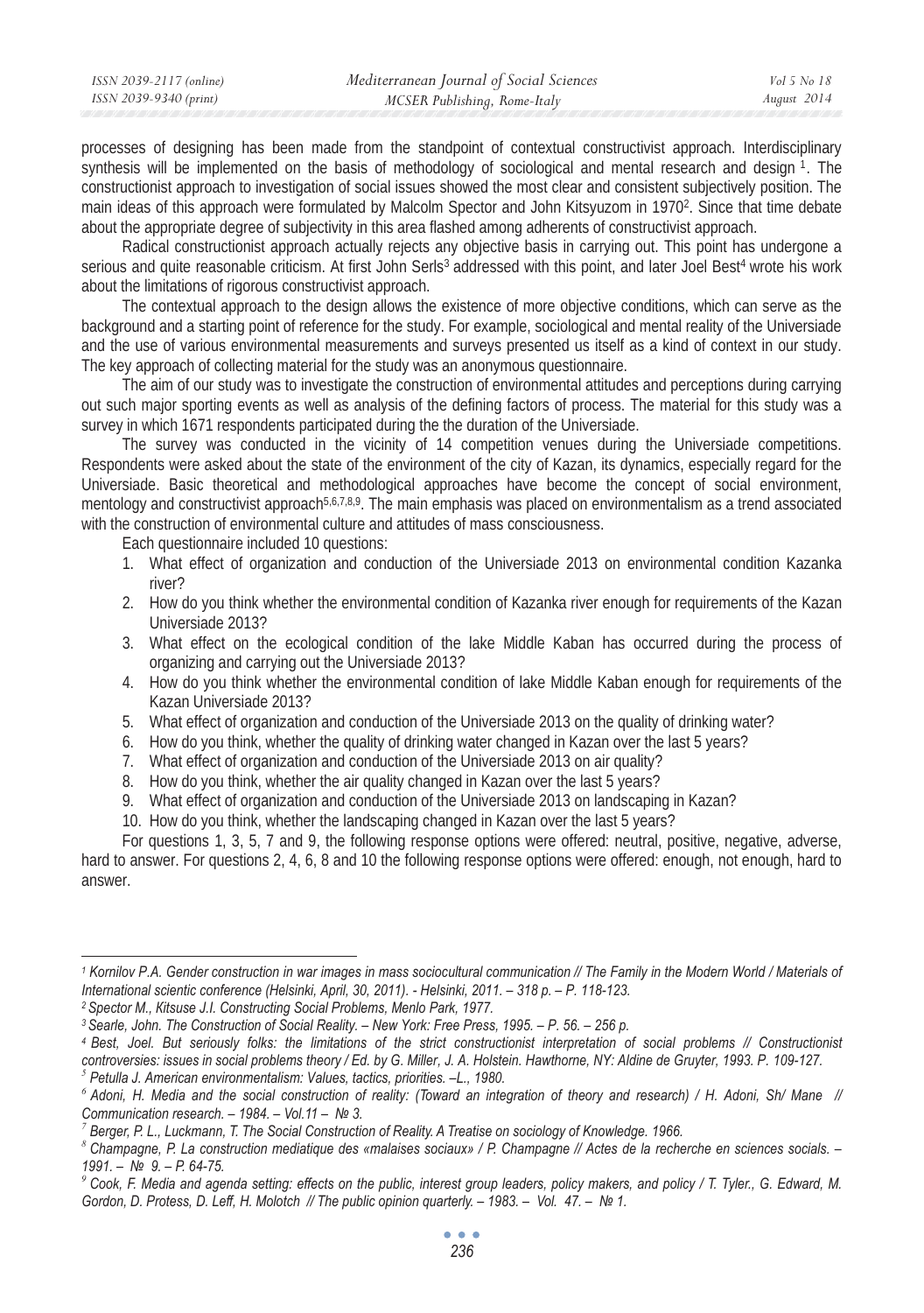### **3. Results and Discussion**

Sociological survey was conducted among 1671 respondents on 14 competition venues of the Universiade. Age of respondents varies from 7 to 88 years. 66.7% of them - the citizens of Kazan, 33.3% - guests of the Universiade. Social composition of the respondents is as follows: 31.9% - are workers, 26.2% - students, 18% - employees, 11.5% pensioners, 12.4% - other.

Selecting the location of surveys was not accidental. Objects as material symbols of the Universiade facilitate for positioning of respondents. Respondent person, even if he was just passing through feels an association with the place. For example, the construction of a large expensive sporting facility may be associated with a waste of money and resources, pollution, etc. Or maybe associations will be positive. Thus, the mental field that occurs around objects will have an impact on the answers for this survey.

**Table 1.** Summarizes the results of the survey

|                 | Answers, %               |                          |               |                          |             |          |                          |                          |              |                |              |
|-----------------|--------------------------|--------------------------|---------------|--------------------------|-------------|----------|--------------------------|--------------------------|--------------|----------------|--------------|
| Question number | positive                 | enough                   | became better | neutral                  | not changed | negative | adverse                  | not enough               | became worse | hard to answer | not answered |
| 1               | 28,37                    |                          |               | 26,87                    | ٠           | 17,47    | 5,63                     |                          |              | 20,05          | 0,12         |
| $\overline{2}$  |                          | 35,37                    |               | ٠                        | ٠           |          |                          | 33,99                    |              | 28,37          | 0,78         |
| 3               | 38,18                    | ٠                        |               | 22,14                    |             | 12,51    | 2,39                     |                          |              | 23,1           | 0,18         |
| 4               |                          | 44,4                     |               |                          | ٠           |          | ٠                        | 23,4                     |              | 29,98          | 0,72         |
| 5               | 14,84                    | $\overline{\phantom{a}}$ |               | 47,64                    |             | 12,63    | 4,01                     | $\overline{\phantom{a}}$ |              | 18,97          | 0,42         |
| 6               |                          | $\overline{0}$           | 16,64         |                          | 42,85       |          |                          |                          | 19,99        | 20,41          | 0,42         |
| 7               | 18,07                    | ٠                        | ٠             | 44,88                    | ٠           | 18,49    | 4,55                     | ٠                        |              | 9,99           | 2,51         |
| 8               | ٠                        | ٠                        | 14,72         | $\overline{\phantom{a}}$ | 30,94       |          | ٠                        | $\overline{\phantom{a}}$ | 36,8         | 14,3           | 1,74         |
| 9               | 81,27                    | ٠                        |               | 8,2                      | ٠           | 3,531    | 1,44                     | ٠                        |              | 2,81           | 1,26         |
| 10              | $\overline{\phantom{a}}$ | $\overline{\phantom{a}}$ | 71,57         | 0                        | 11,67       |          | $\overline{\phantom{a}}$ | $\overline{\phantom{a}}$ | 5,87         | 8,14           | 5,45         |

The study of environmental conditions in Kazan is conducting over the years. The results were presented in numerous publications<sup>10,11,12,13, 14</sup>, which allowed us to evaluate specific aspects of the environmental conditions in Kazan by the current moment and in dynamics.

Comparison analysis showed significant differences among the respondents in the perception and evaluation of the environment and the picture that consists, according to official data and the results of research of the Department of Environmental Engineering and Water Management of Kazan Federal University. For example, the majority of

*<sup>10</sup> Mingazova N. Inventory of small lakes as the preservation method under the conditions of a big city and industrial region (Russia) / Lakes, rivers, groundwater and coastal areas: understanding linkages. Abstracts of 14 th World Lake Conference. –Austin, Texas USA, 2011. – P. 94.* 

*<sup>11</sup> Mingazova N. Middle Volga Lakes of Russia: Typology, Biodiversity, Ecological problems and Restoration Opportunities // Global Threats of Large Lakes: Managing in an Environment of Instability and Uppredisstability. Abstracts of 46th Conference on Great Lake* 

<sup>&</sup>lt;sup>12</sup> Mingazova N., Derevenskaya O., Barieva F., Pavlova L. Restoration of Low Kaban Lake (Kazan, Russia): 25-term experience of

restoration and monitoring of ecological condition // 13th World Lake Conference. Abstract Volume. Wuhan-China, 2009. - P. 299-305.<br><sup>13</sup> Mingazova N., Derevenskaya O., Palagushkina O., Nabeeva E., Zamaletdinov R., Zaripova *Urban Territories (Kazan, Russia) // Conference proceedings. ICEAS. The 3nd International Conference on Engineering and Applied*  Science. LSBE. The 2nd International Conference on Life Science and Biological engineering. ACCMES. The 2nd Asian Conference on *Civil, Materials and Environmental Sciences. November, 2013. Osaka, Japan. – P. 401-407.* 

*<sup>14</sup> Mingazova N.M., Yupina G.A., Derevenskaya O.Yu., Illarionova M.N. Ecology. Environment. Water bodies and green areas. // Urban revitalization and redevelopment of Volga district territories in the city of Kazan (Center Waterfront Area of Volga River). International Urban design workshop. Background information. – Kazan, 2008. – P. 24-25.*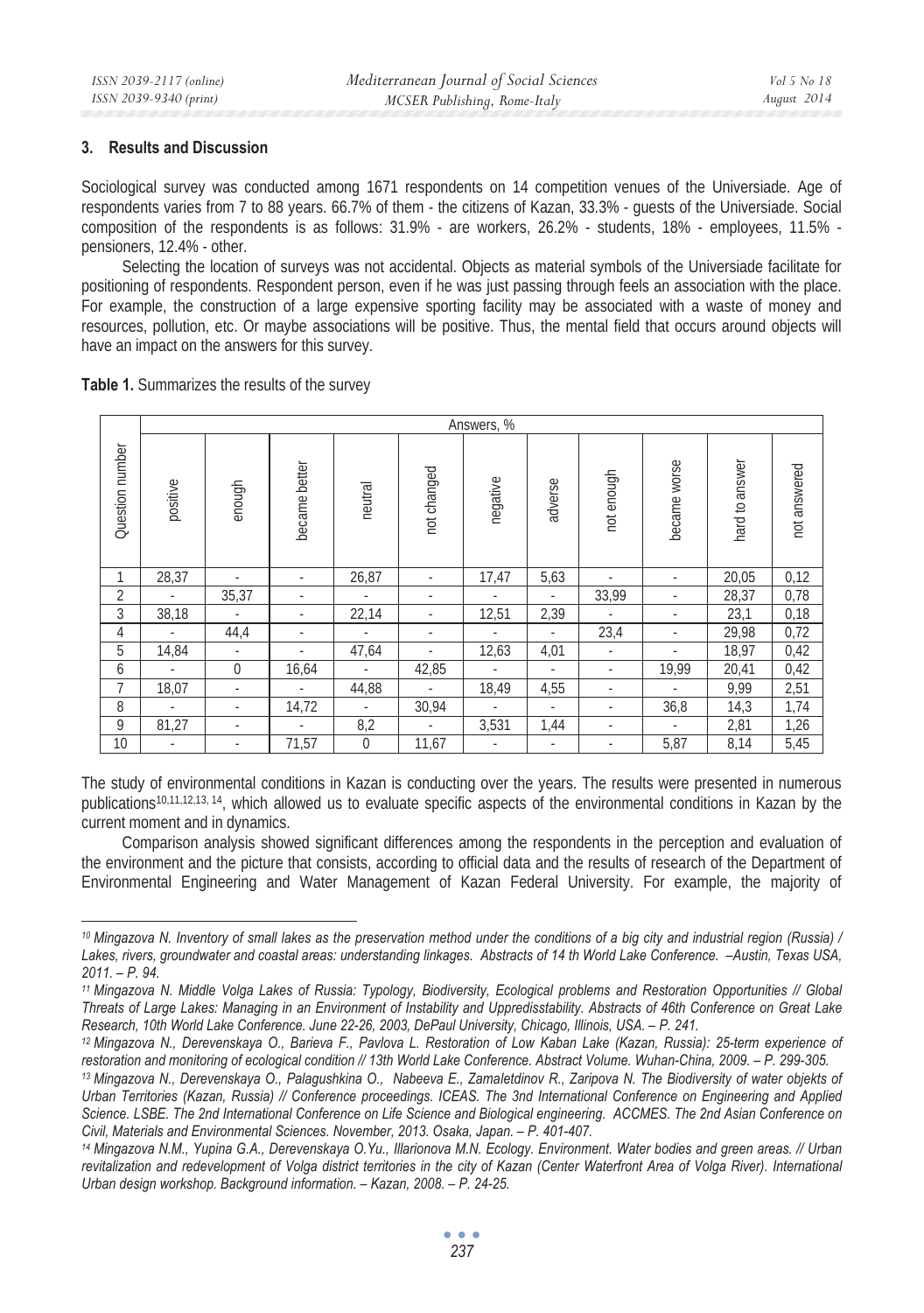| ISSN 2039-2117 (online) | Mediterranean Journal of Social Sciences | Vol 5 No 18 |
|-------------------------|------------------------------------------|-------------|
| ISSN 2039-9340 (print)  | MCSER Publishing, Rome-Italy             | August 2014 |

respondents gave positive evaluation to the questions about the Kazanka River and the lake Middle Kaban.

To the question "What effect of organization and conduction of the Universiade 2013 on environmental condition Kazanka river?" 28% answered positively, 27% - neutral, 17% - negative, 6% - adverse, 20%. – were undecided. Ha вопрос «Как Вы считаете, соответствует ли экологическое состояние р. Казанка требованиям для проведения Универсиады 2013 в г. Казани?» ответили: соответствует – 35%, не соответствует – 34%, затруднились с ответом – 28%, не ответили – 1%.

To the question «What effect on the ecological condition of the lake Middle Kaban has occurred during the process of organizing and carrying out the Universiade 2013» 38% answered positively, 22% - neutral, 12% - negative, 2% adverse, 23% – were undecided.

To the question «How do you think whether the environmental condition of Lake Middle Kaban enough for requirements of the Kazan Universiade 2013» 44% answered enough, 23% - not enough, 30% – were undecided, 1% not answered.

In fact what is happening is reversed. During the construction of the Universiade venues, filling work on floodplain and partially water area were held in the mouth of the Kazanka River as well as straightening and partial filling the shores of Lake Middle Kaban. All this had a negative impact on the water bodies, worsened the hydrological conditions, water quality and environmental data status of water bodies.

Opposite trend with questions «What effect of organization and conduction of the Universiade 2013 on the quality of drinking water?», « How do you think, whether the quality of drinking water changed in Kazan over the last 5 years?», « What effect of organization and conduction of the Universiade 2013 on air quality?», « How do you think, whether the air quality changed in Kazan over the last 5 years?». Respondents, in their responses tended a negative assessment. However in reality measures to clean water and air quality were carried out according to the Ministry of Environment and Natural Resources of the Republic of Tatarstan for 2012 year. Due to this qualitative improvement has been observed. The main reasons were given: the transition in the Republic of Tatarstan to more environmentally friendly gasoline and use of new technologies in water reservoirs.

Only the last two questions «What effect of organization and conduction of the Universiade 2013 on landscaping in Kazan?» and «How do you think, whether the landscaping changed in Kazan over the last 5 years?» we can observe the respondents' environmental evaluation in coincidence with official data. About 90% of participating of the questionnaire was satisfied with the greening, the remaining 10% expressed their dissatisfaction with the state of urban landscaping. In fact, the degree of of landscaping of the city during Universiade has declined steadily, leading to the necessity of largescale urban greening. And in this regard before the Universiade about 47,800 trees and 19,600 shrubs were planted due the municipal program "Green record".

Thus, our study showed that people's ideas about the state of the environment in the absence of visible and clear criteria for such assessment depends very little on actual realities, which is shown by environmental research. The vast majority of respondents had no information on the results of environmental monitoring in the Kazan city. Their ideas were based on the instantaneous evaluation available single visual observations. It can be stated that the construction of environmental concepts and facilities shall be determined entirely by other factors.

Nowadays it is apparent that the environmental situation in big cities is intense and the citizens often dissatisfied with state of the environment. In this regard large-scale construction and interference in the environment had to add negativity in the respondents' answers, but it did not happen. In general, we can note a positive trend in the estimates of the respondents and the negative reviews are insignificant in amount. A high level on neutral positions shows restraint of respondents who probably realize that the environmental conditions are objectively poor, but nevertheless do not express negative evaluation considering it untimely.

The main reasons for this is that the Universiade 2013 has acquired the image of a victorious sport war. Initially obtaining the right of this sporting event was presented as a great victory for itself. Modern mentology notes that «the main symbolic substitute of war currently the sport».

### **4. Conclusion**

With a positive background holding sports events sharpness of environmental issues smoothed and goes into secondary importance.

Results of a poll not correspond to the results of environmental researches. Activating the archetype of war in sports leads to the fact that environmental issues are of concern less and victory gives an excuse of damage. Thus, the construction of environmental attitudes and perceptions within the framework of the Universiade 2013 in Kazan and ahead of the Olympics 2014 in Sochi acquired specific nature and special features.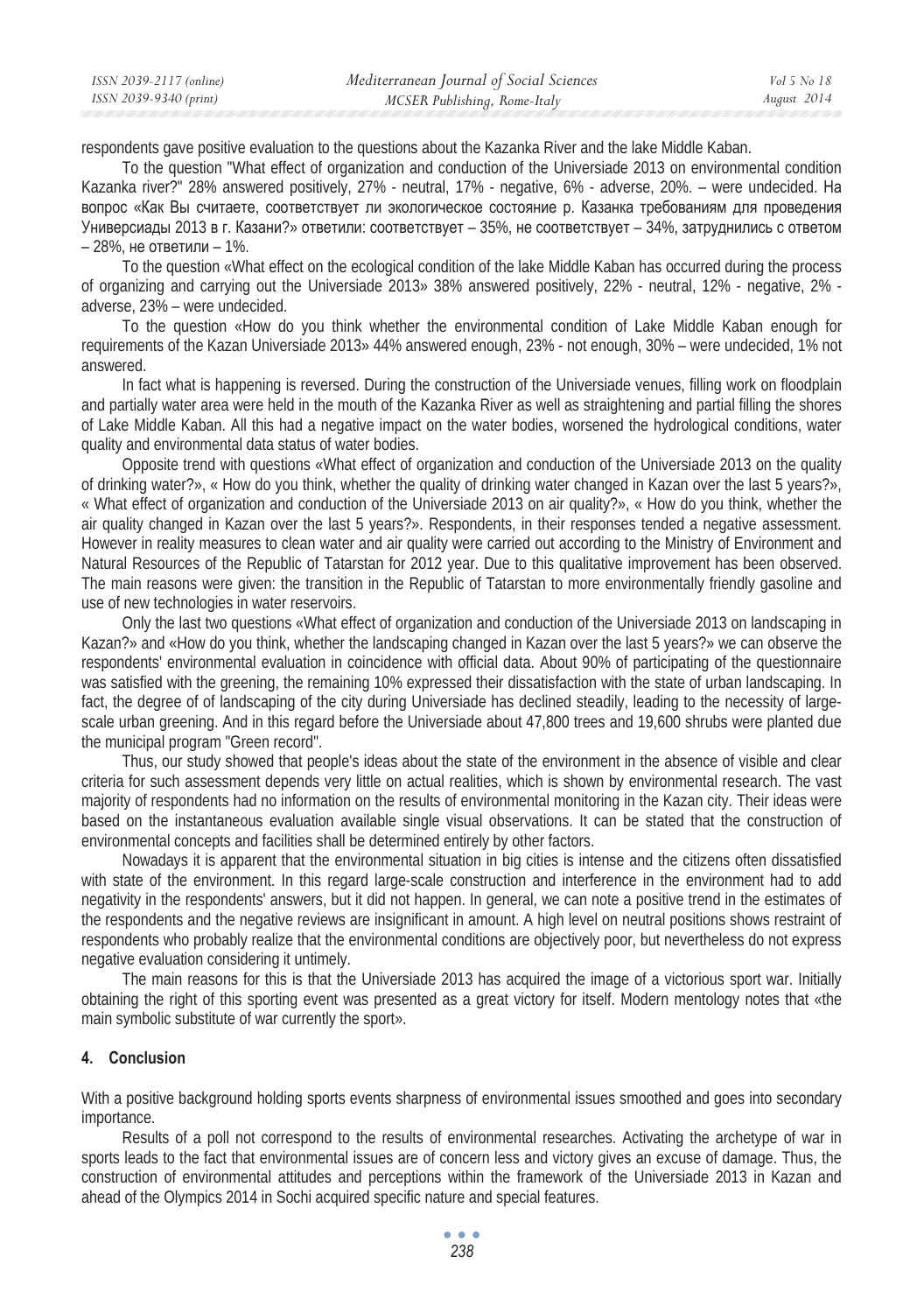It is likely that the effect of a specific atmosphere of competitions left their mark on the environmental assessment. In the case of surveys long before the Universiade or in the absence of brilliant victories of Russia $\tau$  team, environmental assessments of respondents likely would have sounded harsher and more negative. Victorious war sports designs positive perception of the environment because in such conditions people in a relationship with the environment feel like winners.

#### **5. Acknowledgments**

The authors sincerely thank members of the Laboratory of Water Ecosystems Optimization, as well as teachers and students of the Department of Environmental Engineering and Water Management which is part of Institute of Management and Territorial Development of Kazan (Volga Region) Federal University for assistance in the collection of primary data. The work was supported by the ANO, «Executive Board of the XXVII World Summer Universiade 2013 in Kazan» under the agreement on assessing the impact of the XXVII World Summer Universiade on the development of the city and region, as well as by grant from the Kazan Federal University to carry out state assignment in the field of scientific activity.

#### **References**

- Adoni, H. Media and the social construction of reality: (Toward an integration of theory and research) / H. Adoni, Sh/ Mane // Communication research. – 1984. – Vol.11 –  $N$ <sup>2</sup> 3.
- Berger, P. L., Luckmann, T. The Social Construction of Reality. A Treatise on sociology of Knowledge. 1966.
- Best, Joel. But seriously folks: the limitations of the strict constructionist interpretation of social problems // Constructionist controversies: issues in social problems theory / Ed. by G. Miller, J. A. Holstein. Hawthorne, NY: Aldine de Gruyter, 1993. P. 109–127.
- Champagne, P. La construction mediatique des "malaises sociaux" / P. Champagne // Actes de la recherche en sciences socials.  $1991. - N999. - P. 64-75.$
- Cook, F. Media and agenda setting: effects on the public, interest group leaders, policy makers, and policy / T. Tyler., G. Edward, M. Gordon, D. Protess, D. Leff, H. Molotch // The public opinion quarterly. – 1983. – Vol. 47. – No 1.
- Kornilov P.A. Gender construction in war images in mass sociocultural communication // The Family in the Modern World / Materials of International scientic conference (Helsinki, April, 30, 2011). –Helsinki, 2011. – 318 p. – P. 118-123.
- Mingazova N. Inventory of small lakes as the preservation method under the conditions of a big city and industrial region (Russia) / Lakes, rivers, groundwater and coastal areas: understanding linkages. Abstracts of 14 th World Lake Conference. –Austin, Texas USA, 2011. – P. 94.
- Mingazova N. Middle Volga Lakes of Russia: Typology, Biodiversity, Ecological problems and Restoration Opportunities // Global Threats of Large Lakes: Managing in an Environment of Instability and Uppredisstability. Abstracts of 46th Conference on Great Lake Research, 10th World Lake Conference. June 22-26, 2003, DePaul University, Chicago, Illinois, USA. - P. 241.
- Mingazova N., Derevenskaya O., Barieva F., Pavlova L. Restoration of Low Kaban Lake (Kazan, Russia): 25-term experience of restoration and monitoring of ecological condition // 13th World Lake Conference. Abstract Volume. Wuhan-China, 2009. – P. 299-305.
- Mingazova N., Derevenskaya O., Palagushkina O., Nabeeva E., Zamaletdinov R., Zaripova N. The Biodiversity of water objekts of Urban Territories (Kazan, Russia) // Conference proceedings. ICEAS. The 3nd International Conference on Engineering and Applied Science. LSBE. The 2nd International Conference on Life Science and Biological engineering. ACCMES. The 2nd Asian Conference on Civil, Materials and Environmental Sciences. November, 2013. Osaka, Japan. – P. 401-407.
- Mingazova N.M., Yupina G.A., Derevenskaya O.Yu., Illarionova M.N. Ecology. Environment. Water bodies and green areas. // Urban revitalization and redevelopment of Volga district territories in the city of Kazan (Center Waterfront Area of Volga River). International Urban design workshop. Background information. – Kazan, 2008. – P. 24- 25.

Petulla J. American environmentalism: Values, tactics, priorities. L., 1980.

Searle, John. The Construction of Social Reality. — New York: Free Press, 1995. — P. 56. – 256 p.

Spector M., Kitsuse J.I. Constructing Social Problems, Menlo Park, 1977.